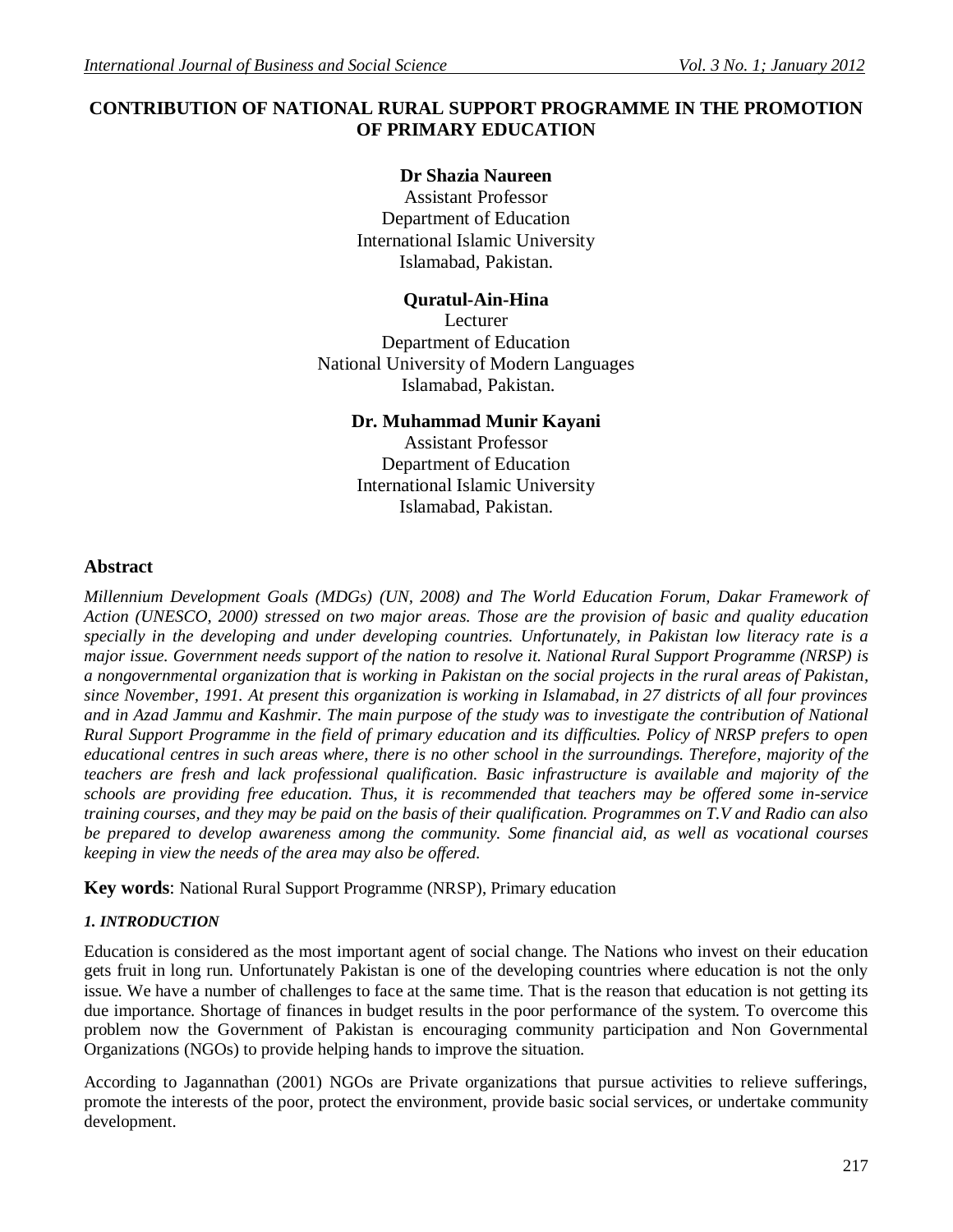In the wider usage, the term NGO can be applied to any non-profit organization, which is independent from Government. NGOs are typically value-based organizations that depend in the whole or in part on charitable donations and voluntary services.

According to National Education Policy-2009 (Government of Pakistan, 2009) has set the target to raise the literacy rate up to 86 percent by the end of the year 2015. Keeping in view the current situation in Pakistan this seems to an ideal target. To achieve this target not only the Government of Pakistan is working but a number of NGOs are also working in the rural areas of Pakistan where the education is not accessible due to the shortage of resources, lack of awareness and gender discriminations**.** According to Government of Pakistan (2009) only 2.7 percent of the GDP is allocated for the sector of education that is surely not sufficient according to the needs of the Nation. To raise the literacy rate in Pakistan as an initial step the primary education is under prime focus. That is the reason the area of primary education is the most critical area, while the condition of primary education in the rural areas is more critical as compared to the urban areas of Pakistan.

Due to its importance, this area has been selected by many of the researchers for their researches. Such as Naz (2007) conduct a research on the impact of basic education on the rural development in Barani areas. A research that was conducted by Reddy (2001) in Manipur, a state of India near Asam explains the same condition of primary education in that area as in Pakistan. According to Reddy (2001) most of the primary schools in rural areas provide the basic infrastructure but other basic facilities, such as drinking water, are not available. In most of the cases such schools are also not in easy access of the students. The teachers teaching in these schools also lack their professional qualification. Thus, these facts have also been observed in the present study.

#### **1.1 OBJECTIVES OF THE STUDY**

Following were the objectives of the study;

- 1. To find the contribution of National Rural Support Programme in the promotion of primary education.
- 2. To investigate the difficulties of an NGO in the private sector of education.
- 3. To develop a strategy for an NGO working in the field of primary education.

## *2. LITERATURE REVIEW*

According to UNESCO (2006) the results of the education for all monitoring report conducted between 2000 to 2004, shows that in Pakistan, people belonging from the age of 55-64 had the literacy rate of 30 percent, people from the age of 45 to 54 had 40 percent literacy rate, people between 25-34 had 50 percent literacy rate and those who were of the age of 15 to 24 years had more than 60 percent literacy rate. This shows clearly that the effortsmade by the Government in collaboration with the Non GovernmentalOrganizations and community participation are changing the situation of education in Pakistan. Still a lot of effort is needed as according to UNESCO (2009) the target of Universalization of Primary Education (UPE) by the end of 2015 under the programme of Education for all (EFA) will not be achieved. In this way the major barriers are the insufficient resources, poor quality of education, lack of awareness and disparities such as wealth, gender, location, and ethnicity.

Millennium Development Goals and the development strategy adopted by Pakistan government for Medium Term Development Framework (MTDF) 2005-10 served as the basic framework for the development of the current study. MTDF has targeted seven major areas that are poverty reduction, basic education, health, population, water supply and sustainable development. Thus, the provision of basic education was one of the foremost targets of MTDF under millennium Development Goals.

In a review carried out in 2005-6 onmillennium development goals, it was claimed that the net enrolment in primary schools of Pakistan has increased up to 53 % while the overall literacy rate has reached up to 54 %.

The World Education Forum, Dakar Framework of Action (UNESCO, 2000) also stressed on two major areas in this regard. The first is the provision of basic education especially in the developing countriesunder the agenda of Education For All (EFA), While the second aspect of this framework was focused on the provision of quality education. The Recife Declaration of UNESCO E-9 Project Jan, 2000 was focused on Education For All in nine most populous developing countries by showing a major concern to the basic quality education. The World Bank (1997) reported that to attract the students and their parents to come and stay in schools we need to improve the quality of education first.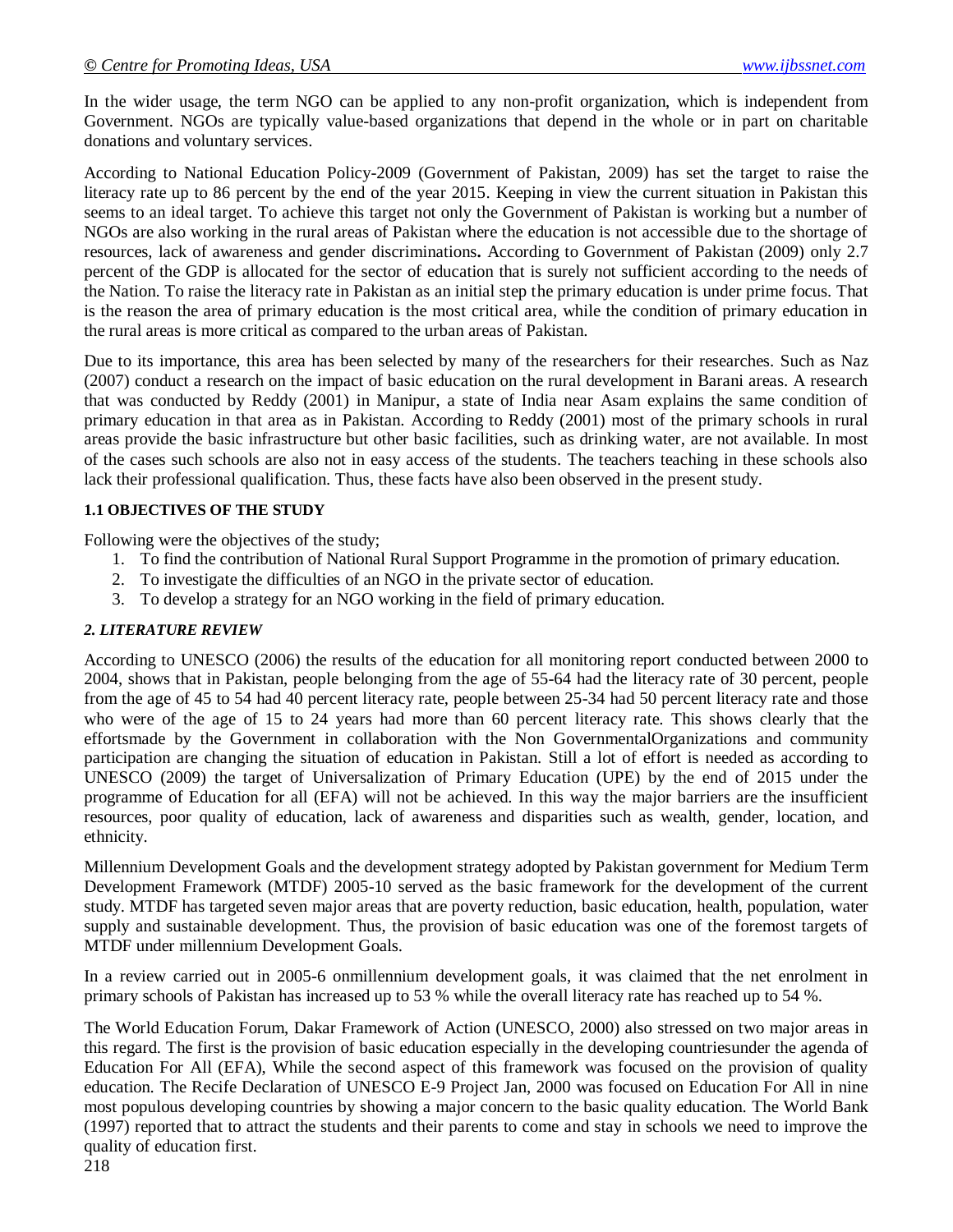The Action Plan 2001- 2005 of Education Sectors Reform (Govt. of Pakistan, 2002) that was based on National Education Policy 1998- 2010 (Govt. of Pakistan, 1998) and the National Plan of Action for EFA also addressed the target of providing basic quality education. While related to teachers at primary level Dakar Framework for EFA reported that "Enhance the status, morale and professionalism of the teachers."

Under the discussion of Dakar Framework of Action 2000, the following measures were suggested in regard of basic education.

- 1. Healthy, well nourished and motivated students
- 2. Adequate facilities and learning material
- 3. Relevant content
- 4. Encouraging environment
- 5. Clear Learning outcomes
- 6. Assessment of learning out comes
- 7. Participatory governance and management
- 8. Engaging local communities

To achieve these millennium Development Goals and targets of EFA and to ensure Universalization of Primary Education the Government of Pakistan is taking its steps. It also encourages the participation of community and nongovernmental organizations in this regard. National Rural Support Programme (NRSP) is one such NGO, which is working in Pakistan to upgrade the living standard of the people in rural and urban areas. The National Rural Support Programme was established as a non-profit organization and it was registered under section 42 of the companies' ordinance 1984 to undertake development activities in the rural areas of Pakistan. National Rural Support Programme is also providing technical assistance to other rural support programmes covering additional areas.

The National Rural Support Programme aims at fostering a network of community organizations at the grassroots level. It enables the rural communities to plan, implement and manage their development plans independently for the purpose of ensuring productive employment and improvement in the quality of life.Currently NRSP is working in Islamabad Capital Territory and 27 districts of all four provinces of Pakistan and Azad Jammu and Kashmir. These include districts in Azad Jammu and Kashmir were Bagh, Kotli, Sudnti (Pallandri), and Poonch. In Baluchistan selected districts were Gawadar and Turbat (Kech). In NWFP districts included were Malakand, Mardan, and Sawabi. In Sindh districts focused were Badin, Thatha, Mir pur Khas, Hyderabad and Sukhur. In Punjab focused districts were Rawalpindi, Attock, Chakwal, Jhelum, Khushab, Bhakkar, Landhran, Vehari, Bahawalnagar, Bahawalpur, Rahim Yar Khan, Rajanpur and Dera Ghazi Khan.

#### *3. METHODOLOGY*

The design of the study was descriptive in nature. The sample was selected through purposive sampling technique.A sample of 24 teachers and 36 students from six schools working under the supervision of NRSP in Rawalpindi Region were selected for this study.

The students were of primary level and were not able to fill-in a questionnaire by themselves. Therefore, an interview schedule is structured for students. One questionnaire was developed for the teachers in order to collect data from them. The researchers visited the schools supervised by NRSP and met the teachers and students for the purpose of data collection. The researchers conducted interviews of the students and distributed the questionnaires to the teachers in order to get their responses on NSPR.The responses were analyzed and percentages are used as a statistical tool. The conclusions were drawn and the recommendations were made.

#### *4. CONCLUSIONS*

The following conclusions are drawn;

- 1. Teachers are not professionally qualified. Most of them are fresh and are only F.A/F.Sc with no other professional training in education field.
- 2. Teachers are satisfied with their pay scales, curriculum, examination system and administration of the schools.
- 3. Schools have basic infrastructure such as classes, teachers,electricity and playgrounds,but important facilities like washrooms, waiting rooms, library, computer lab, transport and medical facilities are not available in the schools.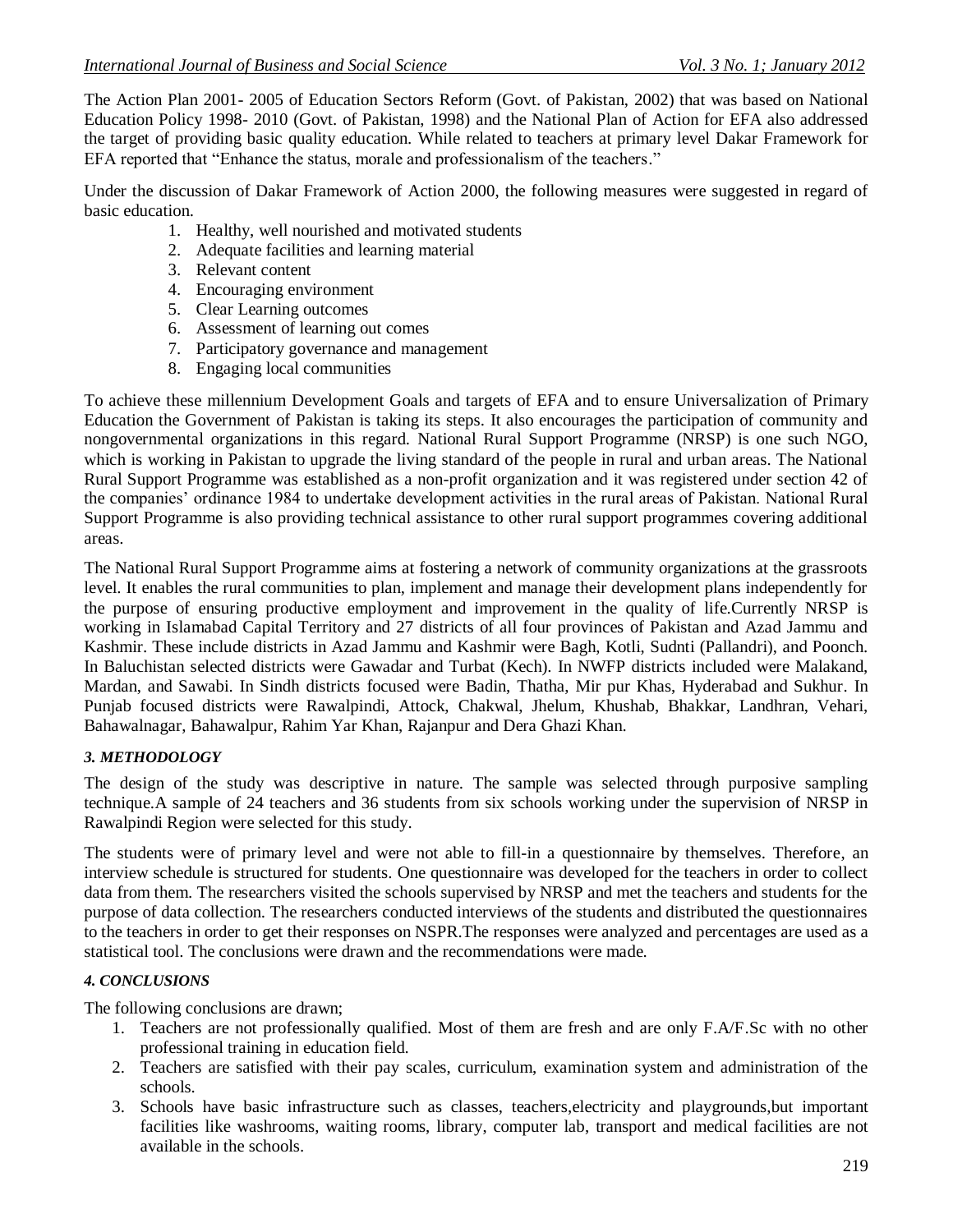- 4. NRSP arranges teacher training and refresher courses for teachers.
- 5. Financial aid is given only to the needy students. Merit scholarships are not available.
- 6. Administration of NRSP supervises the schools regularly and effectivelyand also arranges meetings with teachers.
- 7. Teachers do not use audio-visual aids during teaching.
- 8. Lack of facilities and non co-operation of community create problems for teachers.
- 9. Teachers are punctual and teach regularly. They also conduct monthly tests and check homework regularly, thus they are fulfilling their responsibilities efficiently.
- 10. Schools are providing free education. However, students purchase books by their own expenses.
- 11. There is no concept of arranging teacher- parent meetings in schools to discuss the performance of students.

#### *5. RECOMMENDATIONS*

On the basis of conclusions, following recommendations are drawn;

- 1. The quality of education is linked with the quality of teachers. The role of the teacher is pivotal in raising the standard of education. It has been observed that most of the teachers are F.A/F.SC and they have no professional qualification. It is recommended that it may be made compulsory for teachers to acquire some professional teaching certificate or at least should have CT (Certificate of Teaching). The teachers who are working in schools located in rural areas of Pakistan may be given a chance to improve their qualification in their own localities with the help of short courses.
- 2. Teachers may be offered some incentives on the basis of their qualifications; this would motivate them to improve their qualifications.
- 3. Important facilities were not available in rural areas. It is, therefore, recommended that Government and Non Governmental Organizations may join hands in providing physical facilities in rural areas. It is recommended that Government may introduce arewarding system to such non-governmental organizations which are working for developing projects on non-profit basis, it would create a sense of competition and would encourage other NGO's to work in a better way.
- 4. Community was not aware of the importance of education, as the Government maypromote some programs on T.V or Radio to create awarenessabout benefits of education in upgrading the society.
- 5. The people in rural areas were very poor. They preferred to send their children on work instead of sending them to schools. It is, therefore, recommended to introduce some vocational courses at primary level. It would attract people and they may send their children to schools in order to learn vocational skills.
- 6. Different types of scholarships may be introduced to attract the people who are poor and cannot afford education.
- 7. Teachers were not using audio-visual aids during teaching. Government and Non Governmental Organizations may arrange workshops on the importance of the use of audio visual aids.
- 8. Government may encourage the NGOs like NRSP, working all over the Pakistan on non-profit basis.

#### *REFERENCES*

- F. Naz. [Impact of basic education on the rural development in barani areas.](http://eprints.hec.gov.pk/2161/) PhD thesis, University of Arid Agriculture, Rawalpindi. 2007. Retrieved on  $18<sup>th</sup>$  Aug, 2010 from http://eprints.hec.gov.pk/view/ [subjects/g6.html](http://eprints.hec.gov.pk/view/%20subjects/g6.html)
- Govt. of Pakistan. National Education Policy (1998-2010). Ministry of Education, Islamabad. 1998.
- Govt. of Pakistan. Education Sector Reforms: Action Plan 2001-2005. Islamabad: Ministry of Education. 2002. p. 44
- Govt. of Pakistan. National Education Policy-2009. Ministry of Education, Islamabad. 2009.
- UNESCO. Incentive Scheme for Promoting Girls' participation in Primary Education in Pakistan. UNESCO. 2000.
- National Rural Support Programme. Programme up date as of December 2003. Monitoring Evaluation and Research Section, Islamabad, Pakistan. December, 2003.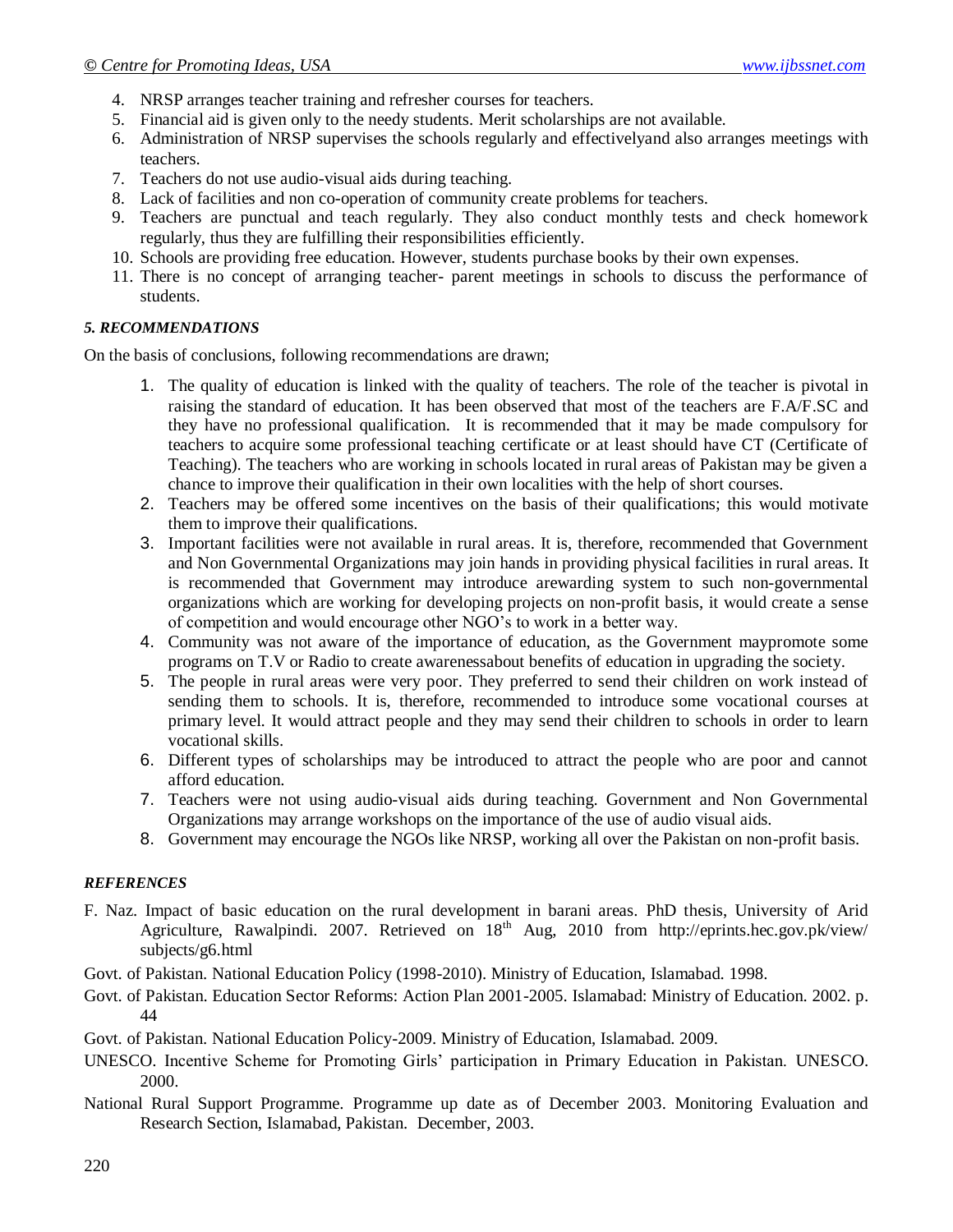P.R. Reddy.Primary Education in Manipur, India. Social Welfare, 48 (1): 28-34. (2001). Retrieved on 17th Aug, 2010.from www.nipccd.nic.In /reports/read/pdf

S. Jagannathan. The Role of Non-Governmental Organization in Primary Education, A Study of Six NGO's in India. World Bank. 2001.

UNESCO. Education for all Monitoring Report. 2006. Retrieved on 17th Aug, 2010 fro[mhttp://www.unesco.org/education/GMR2006/full/chapt7\\_ eng.pdf.](http://www.unesco.org/education/GMR2006/full/chapt7_%20eng.pdf)

UNESCO. EFA Global Monitoring Report-2009: Education for All Overcoming Inequality, Why Governance Matters. Paris: UNESCO. 2009. Retrieved on 17th Aug, 2010 from [www.nipccd.nic.in/reports/read/pdf.](http://www.nipccd.nic.in/reports/read/pdf)

UNESCO. The World Declaration on Education for All. 1990.

UNESCO. EFA in Pakistan 1990-2000: The Challenge within Government of Pakistan. Islamabad: UNESCO. 2000.

UNESCO. World Education Forum: Dakar Framework for Action Paris: UNESCO. 2000.

- UN. Contribution by Pakistan, MDGs status and initiatives in Pakistan, United Nations high level events on the millennium development goals, New York. 2008.
- United Nations Development Programme Retrieved from [http://undp.org.pk/goal-2-achieve-universal-primary](http://undp.org.pk/goal-2-achieve-universal-primary-education.html)[education.html](http://undp.org.pk/goal-2-achieve-universal-primary-education.html) Retrieved on 21st Nov, 2010

World Bank. Pakistan towards a Strategy for Elementary Education. Report No. 16670 - Pakistan. 1997.

| Table No. 1 | Academic Qualification $(N = 24$ Teachers) |
|-------------|--------------------------------------------|
|-------------|--------------------------------------------|

| 1.01<br>Jualification | Matric      | FA/FSc    | BA/BSc. | MA/MSc | Total |
|-----------------------|-------------|-----------|---------|--------|-------|
| Responses             |             | . L . J   |         |        | 24    |
| Percentage            | 17%<br>29.1 | '7%<br>54 | 16.66%  | 0%     | 100%  |

| Table No. 2 |  | Professional Qualification ( $N = 24$ Teachers) |  |  |
|-------------|--|-------------------------------------------------|--|--|
|-------------|--|-------------------------------------------------|--|--|

| <b>Dualification</b> | DTC<br>1 V | B.Ed.<br>R | None | Total |
|----------------------|------------|------------|------|-------|
| D<br>Responses       |            | ∽          | 10   |       |
| Percentage           | 16.67%     | 8.33%      | 75%  | 100%  |

| Table No. 3 | Satisfaction $(N = 24$ Teachers) |
|-------------|----------------------------------|
|-------------|----------------------------------|

| Sr. | <b>Statements</b>                    | Yes        | N <sub>0</sub> | Total     |
|-----|--------------------------------------|------------|----------------|-----------|
| #   |                                      |            |                |           |
|     | Satisfaction with Income             | 13(54.17%) | $11(45.83\%)$  | 24(100%)  |
|     | Satisfaction with curriculum         | 18 (75%)   | 6(25%)         | 24 (100%) |
|     | Satisfaction with examination system | 21 (87.5%) | 3(12.5%)       | 24 (100%) |
|     | Satisfaction with administration     | 15 (62.5%) | 9(37.5%)       | 24 (100%) |
|     | Refresher courses for teachers       | 21 (87.5%) | 3(12.5%)       | 24 (100%) |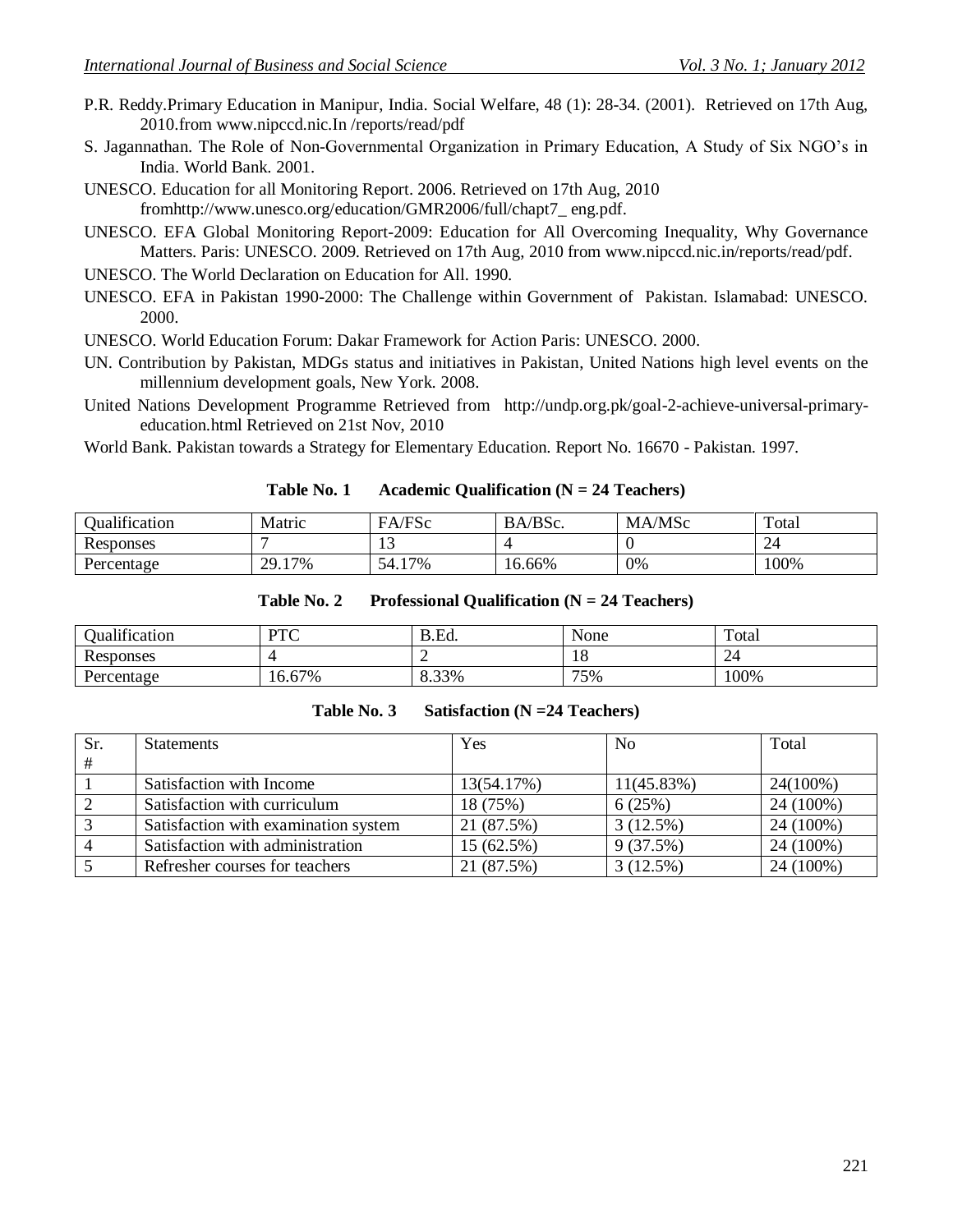| Sr.            | Facilities            | Teacher/ Students | Yes                      | N <sub>o</sub>  | Total     |
|----------------|-----------------------|-------------------|--------------------------|-----------------|-----------|
| $\#$           |                       |                   | Responses                | Responses       | Responses |
| $\overline{1}$ | Proper Class rooms    | Teacher           | $\overline{19}$ (79.17%) | 5(20.83%)       | 24 (100%) |
|                |                       | Students          | 21                       | 15              | 36        |
|                |                       |                   | (58.33%)                 | (41.67%)        | $(100\%)$ |
| $\overline{2}$ | Proper Teaching staff | Teacher           | 20 (83.33%)              | 4(16.67%)       | 24 (100%) |
|                |                       | <b>Students</b>   | 29                       | $\overline{7}$  | 36        |
|                |                       |                   | $(80.56\%)$              | $(19.44\%)$     | $(100\%)$ |
| $\overline{3}$ | <b>Drinking Water</b> | Teacher           | 20 (83.33%)              | 4(16.67%)       | 24 (100%) |
|                |                       | <b>Students</b>   | 23                       | 13              | 36        |
|                |                       |                   | $(63.89\%)$              | $(36.11\%)$     | $(100\%)$ |
| $\overline{4}$ | Medical facilities    | Teacher           | 4(16.67%)                | 20(83.33%)      | 24 (100%) |
|                |                       | <b>Students</b>   | $\overline{0}$           | 36(100%)        | 36        |
|                |                       |                   | $(0\%)$                  |                 | $(100\%)$ |
| 5              | Wash rooms            | Teacher           | 15 (62.5%)               | 9(37.5%)        | 24 (100%) |
|                |                       | <b>Students</b>   | 14                       | 22              | 36        |
|                |                       |                   | (38.89%)                 | $(61.11\%)$     | $(100\%)$ |
| 6              | Electricity           | Teacher           | 17 (70.83%)              | 7(29.17%)       | 24 (100%) |
|                |                       | <b>Students</b>   | 17                       | 19              | 36        |
|                |                       |                   | $(47.22\%)$              | (52.78%)        | $(100\%)$ |
| $\overline{7}$ | Sports                | Teacher           | 16 (66.67%)              | 8 (33.33%)      | 24 (100%) |
|                |                       | <b>Students</b>   | 21                       | $\overline{15}$ | 36        |
|                |                       |                   | (58.33%)                 | (41.67%)        | $(100\%)$ |
| $8\,$          | Play Grounds          | Teacher           | 21 (87.5%)               | 3(12.5%)        | 24 (100%) |
|                |                       | <b>Students</b>   | 23                       | 13              | 36        |
|                |                       |                   | $(63.88\%)$              | $(36.11\%)$     | $(100\%)$ |
| 9              | Transport             | Teacher           | 8(33.33%)                | 16(66.67%)      | 24 (100%) |
|                |                       | <b>Students</b>   | $\boldsymbol{0}$         | 36(100%)        | 36        |
|                |                       |                   | $(0\%)$                  |                 | $(100\%)$ |
| 10             | <b>Waiting Rooms</b>  | Teacher           | 8 (33.33%)               | 16(66.67%)      | 24 (100%) |
|                |                       | <b>Students</b>   | $\Omega$                 | $\overline{36}$ | 36        |
|                |                       |                   | $(0\%)$                  | $(100\%)$       | $(100\%)$ |
|                |                       |                   |                          |                 |           |
| 11             | Library               | Teacher           | 11 (45.83%)              | 13(54.17%)      | 24 (100%) |
|                |                       | <b>Students</b>   |                          | 29              | 36        |
|                |                       |                   | $(19.44\%)$              | $(80.56\%)$     | $(100\%)$ |
| 12             | Computer Lab.         | Teacher           | 9(37.5%)                 | 15 (62.5%)      | 24 (100%) |
|                |                       | <b>Students</b>   | 3                        | 33              | 36        |
|                |                       |                   | (8.33%)                  | (91.67%)        | $(100\%)$ |
| 13             | A.V. Aids             | Teacher           | 11 (45.83%)              | 13(54.17%)      | 24 (100%) |
|                |                       | <b>Students</b>   | 9                        | 27              | 36        |
|                |                       |                   | (25%)                    | (75%)           | $(100\%)$ |

| Table No. 4 | Facilities Available in School ( $N = 24$ Teachers & 36 Students) |  |  |
|-------------|-------------------------------------------------------------------|--|--|
|-------------|-------------------------------------------------------------------|--|--|